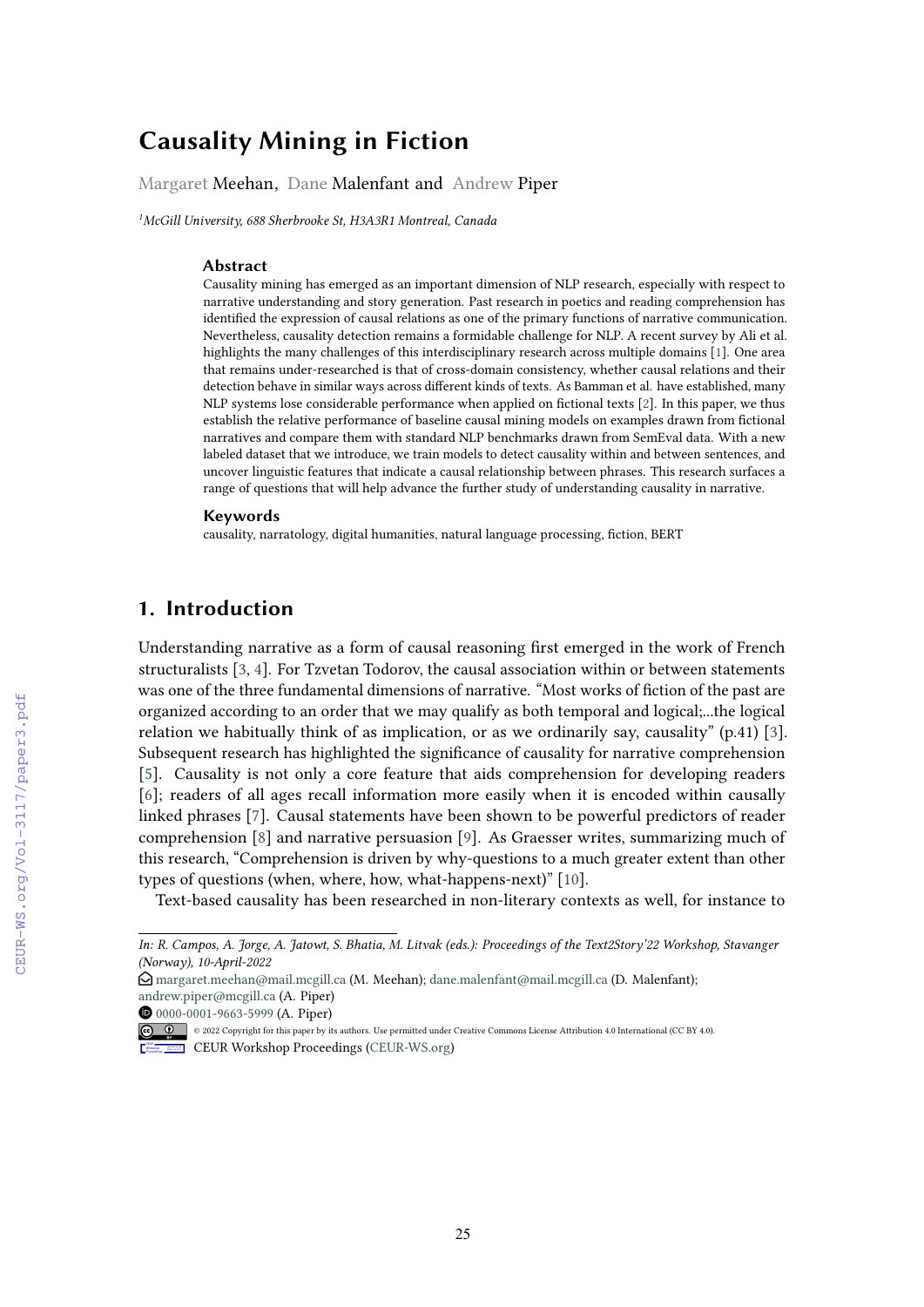explore clinical narratives [\[11\]](#page-8-0) or in social science to analyze policy efects [\[12\]](#page-8-1). Within the feld of NLP, researchers have studied how causal inference can improve fairness in AI models [\[13\]](#page-8-2) and shown how causal relations are important components of event scripts, which are themselves elements in the larger task of plot detection [\[14,](#page-8-3) [15,](#page-8-4) [16\]](#page-9-0)

Causality is frst and foremost a way of understanding event relationships [\[14\]](#page-8-3). Two or more events can be said to be causally related when a temporally prior action or state causes a subsequent action or state. For van den Broek [\[17\]](#page-9-1), one of the pioneers of causality research, causality consists of four interlocking criteria:

- temporal priority: the causal event must be temporally prior to the caused event;
- operativity: the causal event must be active when the caused event occurs (i.e. is not subsumed by events when the caused event occurs);
- necessity: the caused event would not have occurred without the causal event;
- sufficiency: if given the circumstances of the story, the causal event occurs then the caused event occurs;

While prior work has focused on the task of causality mining, one area that remains understudied is the behavior of models across diferent text domains. As the work of Bamman et al. has shown [\[2\]](#page-8-5), the performance of many NLP systems degrades considerably when applied to fictional texts (in some cases by twenty points or more). Before proceeding with the more general task of causality detection, we need to better understand its behavior in fctional compared to non-fctional texts.

In this paper, we introduce a pilot dataset of manually annotated causally-related events in sentences drawn from popular contemporary fictional narratives belonging to seven different genres, available in a GitHub repository  $1$  We also develop computational models to detect causal relations and compare the relative performance of our models between the literary fction dataset and a set of non-fction sentences drawn from the SemEval 2010 task-8 dataset [\[18\]](#page-9-2). First, we create a model to detect relations between events by utilizing features derived from semantic, syntactic, and dependency-related aspects of the text. Second, we develop a deep-learning model to detect the presence of a causal relation, using pre-trained BERT layers. We compare our models to state-of-the art models and explore implications for further study of causality in narrative texts.

## **2. Data**

### **2.1. Annotated Data**

We provide a set of 548 positively annotated causal event pairs drawn from 141 literary passages along with an equal number of non-causally related pairs from the same passages. Passages from which the event pairs are drawn consist of three consecutive sentences randomly selected from a larger set of over 1,200 literary works published in the past 15 years comprised of seven diferent genres [\[19\]](#page-9-3).

<span id="page-1-0"></span><sup>&</sup>lt;sup>1</sup>The datasets and annotation handbook are available in a [GitHub repository.](https://github.com/margaretmeehan/causality_fiction_dataset)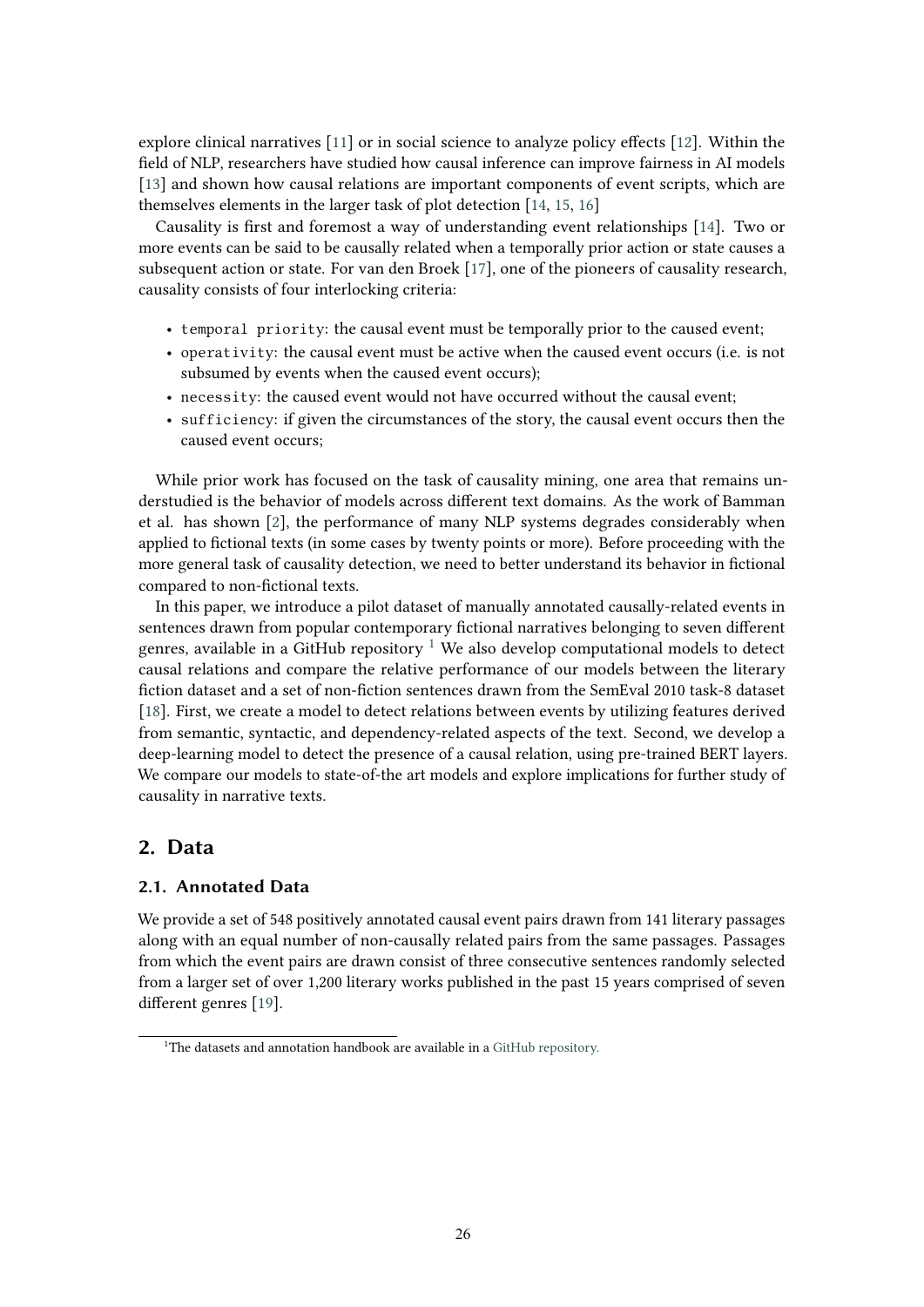**Table 1** Literary Data Causal Events

| Causal Event                                                               | Caused Event                | <b>Strength Score</b> |
|----------------------------------------------------------------------------|-----------------------------|-----------------------|
| she'd fallen asleep against the window                                     | her forehead was cold       |                       |
| my oldest and best friend has a glam- the situation is all the more dismal |                             | 2.75                  |
| orous PR job and is freshly engaged                                        |                             |                       |
| with both feet safely on the ground                                        | Vonetta became her old self | 225                   |

In order to annotate causal event pairs, over the course of several weeks we trained a team of three undergraduate annotators all with majors in the humanities. In addition to being provided van den Broek's schema cited above, annotators were instructed to maximally annotate an event such that all consecutive words associated with an event were captured (see Table 1 for examples). We defne an event for our purposes as any action undertaken by an agent that actually occurs (or does not occur) in the diegetic universe of the narrative. Negative events (things that don't happen) can be both the causal or caused event in our framework, but hypothetical events cannot ("I would go to the market, but..."). We also condition our event pairs on three-sentence excerpts so we only observe event pairs that are within a maximum of two sentences.

Annotators were also asked to provide a "strength" score in accordance with van den Broek's theory that causality is not a purely binary phenomena but one of degree. For example, some events may be more or less sufficient or necessary for a caused event to occur (while temporal priority and operativity are considered to be binary). We therefore created a 3-point ordinal scale to capture annotator confidence in the sufficiency and necessity of the causal event. Figure 1 provides a distribution of scores indicating that in over half of cases causal events were identifed as being "strongly" causal. This suggests that the use of an ordinal scale may be extraneous and is worth further study. Overall, we observe moderate agreement between annotators, with Fleiss's Kappa  $\kappa = 0.49484$ , in line with the inter-agreement score found in the semantic link annotation framework introduced by Mostafazadeh et al. [\[14\]](#page-8-3).

#### **2.2. SemEval Dataset**

We utilize the SemEval 2010 Task-8 dataset, commonly used by Natural Language Processing researchers to train state-of-the-art causality mining algorithms. The SemEval data contains 1003 causal-efect relations. The sentences are manually collected through pattern-based Web search, examples shown in Table 2. The SemEval researchers' defnition of cause-efect aligns with ours, although they allow only a specific set of syntactic patterns in the causal relation. For more details see their public annotation guidelines [\[18\]](#page-9-2).

We combine the cause-efect samples with 1003 rows that do not contain a causal event, in order to capture non-causal relationships. While SemEval annotates events at the word-level, our literary data annotates at the phrase level. In order to compare these two datasets, we computationally capture the phrase around the annotated event. Afer pre-processing, each row in our dataset contains the causal phrase, the caused phrase, and the sentence.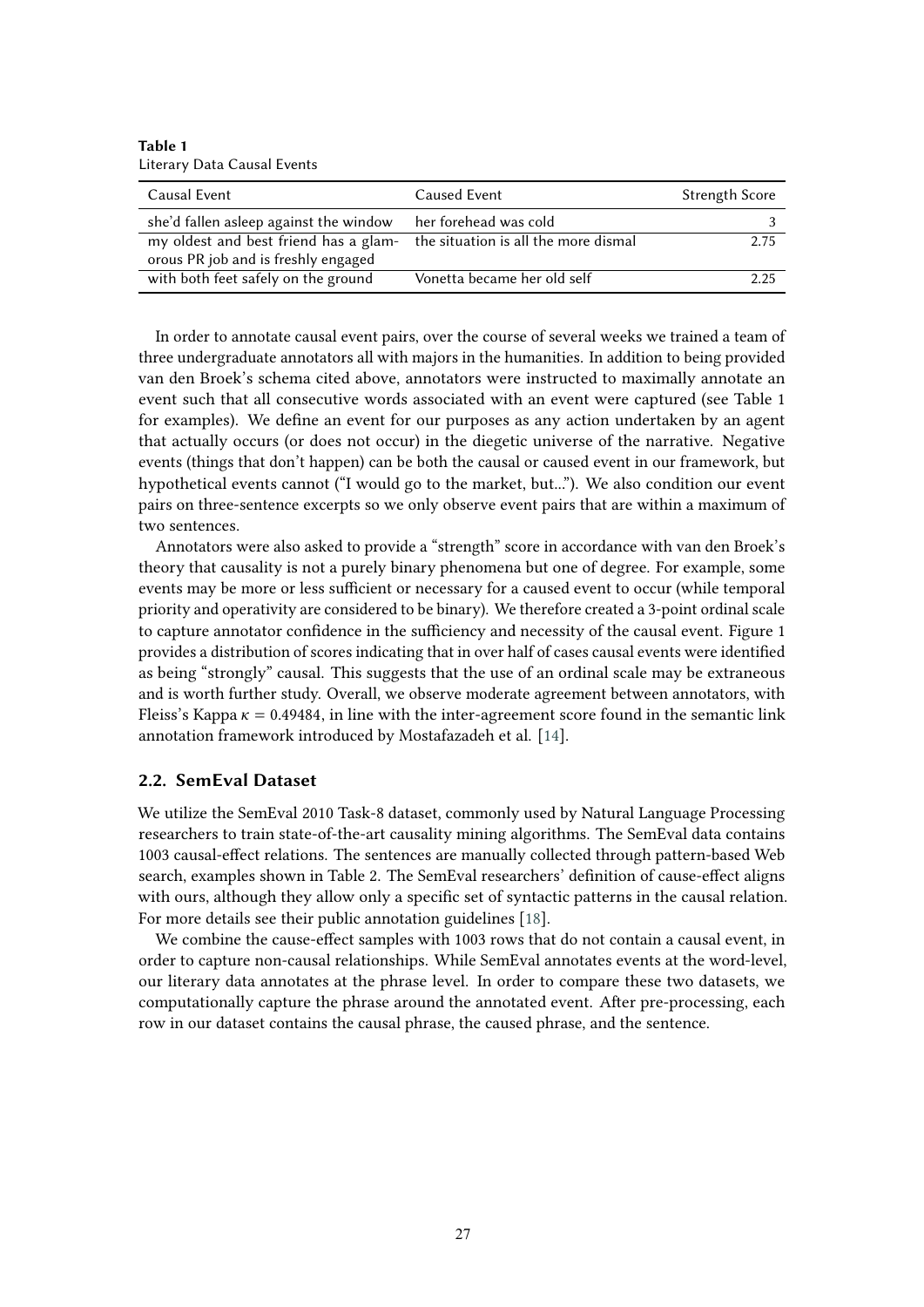

**Figure 1:** Distribution of literary data causal strength score for all positively annotated events

#### **Table 2**

SemEval 2010 Task-8 Annotation Examples

| Sentence                                                    |           | Causal Event Caused Event |
|-------------------------------------------------------------|-----------|---------------------------|
| Those were cancers caused by radiation exposures.           | cancers   | exposures                 |
| He had chest pains and headaches from mold in the bedrooms. | headaches | mold                      |

# **3. Models**

The goal of causality mining for narrative understanding can assume two distinguishable and important forms. The frst is the detection of causal relatedness. The second is the identifcation of causal pairs. Causal relatedness refers to the identifcation of the presence of causality communicated in language without identifying the exact two causal units.

While less precise than causal pair detection, the identifcation of causal relatedness is a valuable form of knowledge with respect to narrative texts. It allows researchers to identify texts, text types (genres), or textual communities (online platforms) where causal argumentation exists in more explicit and detectable ways. For example, we assume that children's literature makes causal relatedness more readily apparent to readers through the explicit use of causally related language. As texts rise in complexity, we assume such causal language will decline, allowing readers more interpretive freedom as to the causes of narrative progression.

The second task, identifying causal pairs, is the more traditional NLP task. This task is important because it can help researchers identify the particular causal relations between agents and events in any narrative environment. For example, we assume that diferent communities might attribute the causes of Covid to diferent agents, and the accurate identifcation of causal pairs could help surface these diferent community-based narrative understandings.

To address these two tasks we accordingly develop two separate modeling approaches for causal pair detection and causal relation identifcation.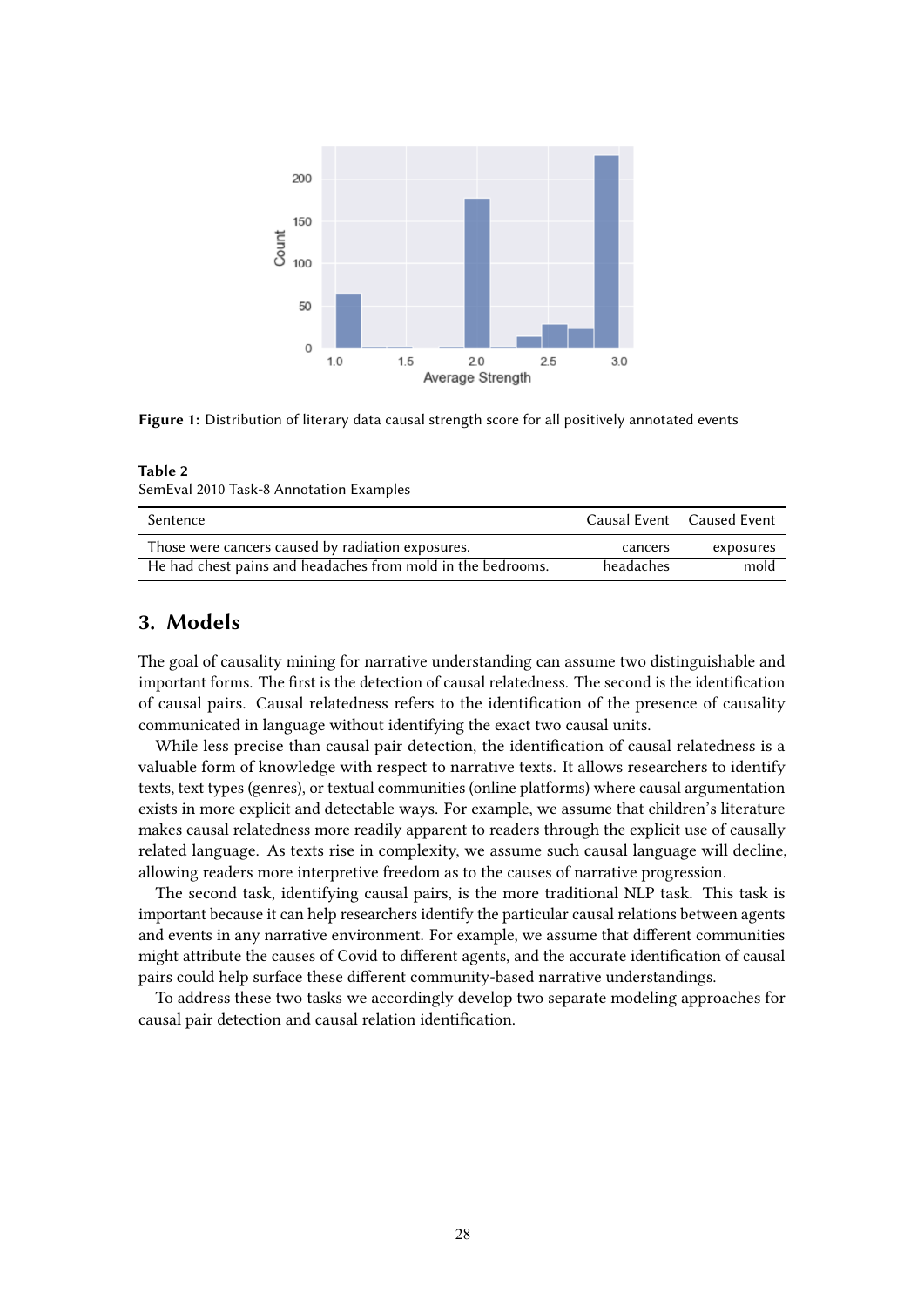### **3.1. Causal Pair Detection**

To detect causal pairs, we build a feature set of syntactic, semantic, and dependency-driven representations of the causal phrases in each dataset. We utilize all phrasal pairs from both intrasentence and inter-sentence causal events. We then experiment with widely used algorithms to train a model on the feature set, and interpret the feature weights of the best model, assessed by the F1 score.

To construct our experimental feature space, we aggregate our features into three general categories:

- semantic features: To capture similarity in meaning between two phrases, we calculate the ratio of similar words using a Word2Vec model.
- syntactic features: To capture syntactical structure of the two phrases, we maintained a count for each part-of-speech present in the causal and caused phrase. We also engineer a co-reference count between the two phrases, and overlapping entity counts.
- dependency relationships: For sentence-level phrase relationships, we count dependency relations between two phrases.

We utilize Python libraries *spaCy* and *neuralcoref* for feature creation <sup>2</sup>. While similar causal research emphasizes the value of temporal relations in detecting causality [\[14\]](#page-8-3), we lean only on the linguistic qualities within each phrase, or causal unit, rather than such contextual information.

We experiment with models in the widely used *sklearn* library: Random Forests, Support Vector Machines, and Logistic Regression<sup>3</sup>. We utilize grid search and cross validation in order to fnd the optimized parameter set and feature space, resulting in a trained Random Forest model.

#### **3.2. Causal Sentence Detection**

In the 2021 paper "Causality Mining in Natural Languages Using Machine and Deep Learning Techniques: A Survey" Ali et al. [\[1\]](#page-8-6) review the state of research on causal relationships within computational linguistics. While they review NLP's advancements in causal mining using both traditional and deep-learning techniques, they trained on only non-literary texts. Because we aim to uncover how these types of deep-learning models perform on fctive literary data, we trained a single layer on top of a BERT model to detect intra-sentence causality, i.e. the presence of expressed causality within a given sentence. We then trained the same model architecture on SemEval data to compare the performance. Given a sentence, the model returns the probability of the sentence containing a causal event or not and selects the highest probability.

In our exploration of sentence level causal detection, we frst attempted to apply Girju's causal structuring to our dataset [\[20\]](#page-9-4). These failed to label the literary text due to the necessary semantic constraints of Girju's pattern matching. These constraints follow a strict causal nounverb-efect noun structure and were based on Jaegwon Kim's ontological framework of entities

<span id="page-4-1"></span><span id="page-4-0"></span><sup>&</sup>lt;sup>2</sup>Refer to the [spaCy](https://spacy.io/) and [neuralcoref](https://spacy.io/universe/project/neuralcoref) libraries. <sup>3</sup>Refer to the [sklearn](https://scikit-learn.org/) library.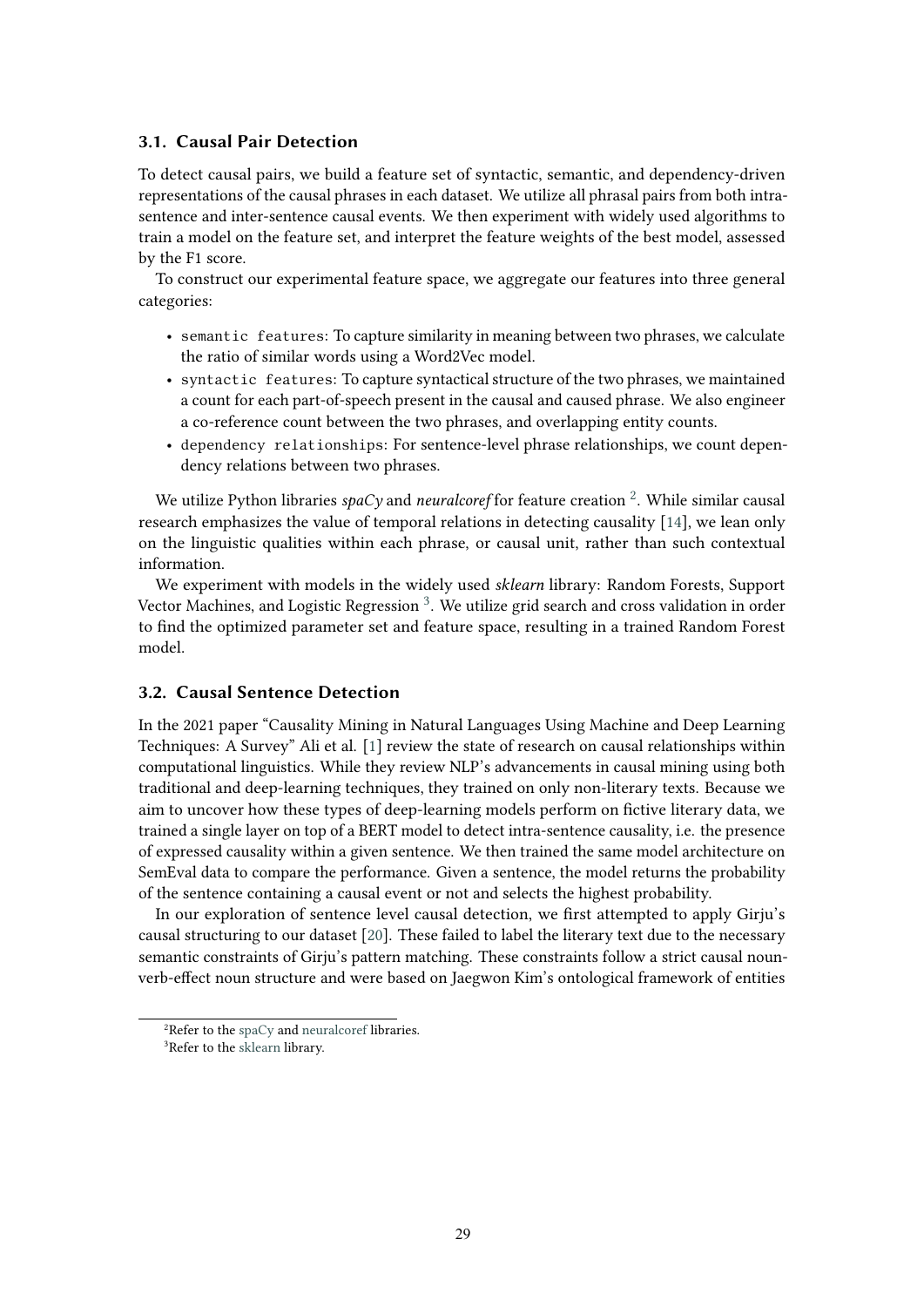| Optimizer | Learning<br>Rate | Epsilon | Dropout Proba- Train<br>bility | Batch | Max Word $\vert$ Epochs<br>Length |  |
|-----------|------------------|---------|--------------------------------|-------|-----------------------------------|--|
| Adam      | $5e-5$           | $1e-8$  | 0.1                            |       | 124                               |  |

**Table 3** Causal Detection Model Parameters

and causal relations [\[21\]](#page-9-5). Because these lexico-syntactic patterns did not work well on literary data, we opted for a more robust technique in deep-learning.

BERT is a multilayered bidirectional Transformer based encoder [\[22\]](#page-9-6). It is pre-trained to represent sequences of characters or symbols in left and right contexts. BERT is then fine-tuned on an additional layer to model downstream tasks [\[23\]](#page-9-7). It is widely used for various NLP tasks and has been employed to detect cause-efect relationships with Semeval 2010 Data [\[24\]](#page-9-8). However, this architecture has not been trained on literary data nor has narrative causality been used to aid machine comprehension.

Our BERT architecture and hyperparamters are based on the fndings from [\[23\]](#page-9-7) and incorporates the methodology from the base C-BERT model developed from Vivek et al [\[24\]](#page-9-8). We implemented our model with the *transformers* and *pytorch* Python libraries <sup>4</sup>. The data was split 60-40 into a training and test set for the holdout method. The model was then fed literary sentences as sequences of tokens, with a binary indicator of the presence of causality representing non zero strength score. The output contexts vectors were then passed through our Sofmax activation layer. Our model used backpropagation with Adam on a learning rate of 5e-5 for the binary loss function on batch sizes of 32 over 4 epochs, see Table 3. This procedure was then repeated with SemEval data.

# **4. Results**

For both sub-problems, the literary datasets achieve similar scores to the SemEval dataset (-5.4 points for causal mining), indicating that existing approaches to causal detection in NLP apply reasonably well to fction data (Table 4). For both datasets, we achieve the best results when we flter out data that has a low (below 2.0) causal strength score as provided by the annotators.

For sentence level causal detection, on both datasets, the models perform very well: the model trained on SemEval 2010 data has an F1 score of 98.1% and the model trained on the literary data has an F1 Score of 92.7%. This is a surprisingly smaller drop in performance than initially anticipated, given prior work [\[2\]](#page-8-5). The application of Girju's patterns on this literary data did not generate meaningful results, but the patterns have previously achieved an F1 score of 82% on SemEval data [\[24\]](#page-9-8). Previous entity recognition with machine learning models has also achieved less than 70% F1 score with literary data [\[2\]](#page-8-5). While the size of the dataset might have led BERT to overft, we found consistency across trainings with randomly selected batches of the training set. This indicates that BERT is successful in capturing the complexity of causality in the literary data.

<span id="page-5-0"></span><sup>&</sup>lt;sup>4</sup>Refer to the [transformers](https://huggingface.co/docs/transformers) and [pytorch](https://pytorch.org/) libraries.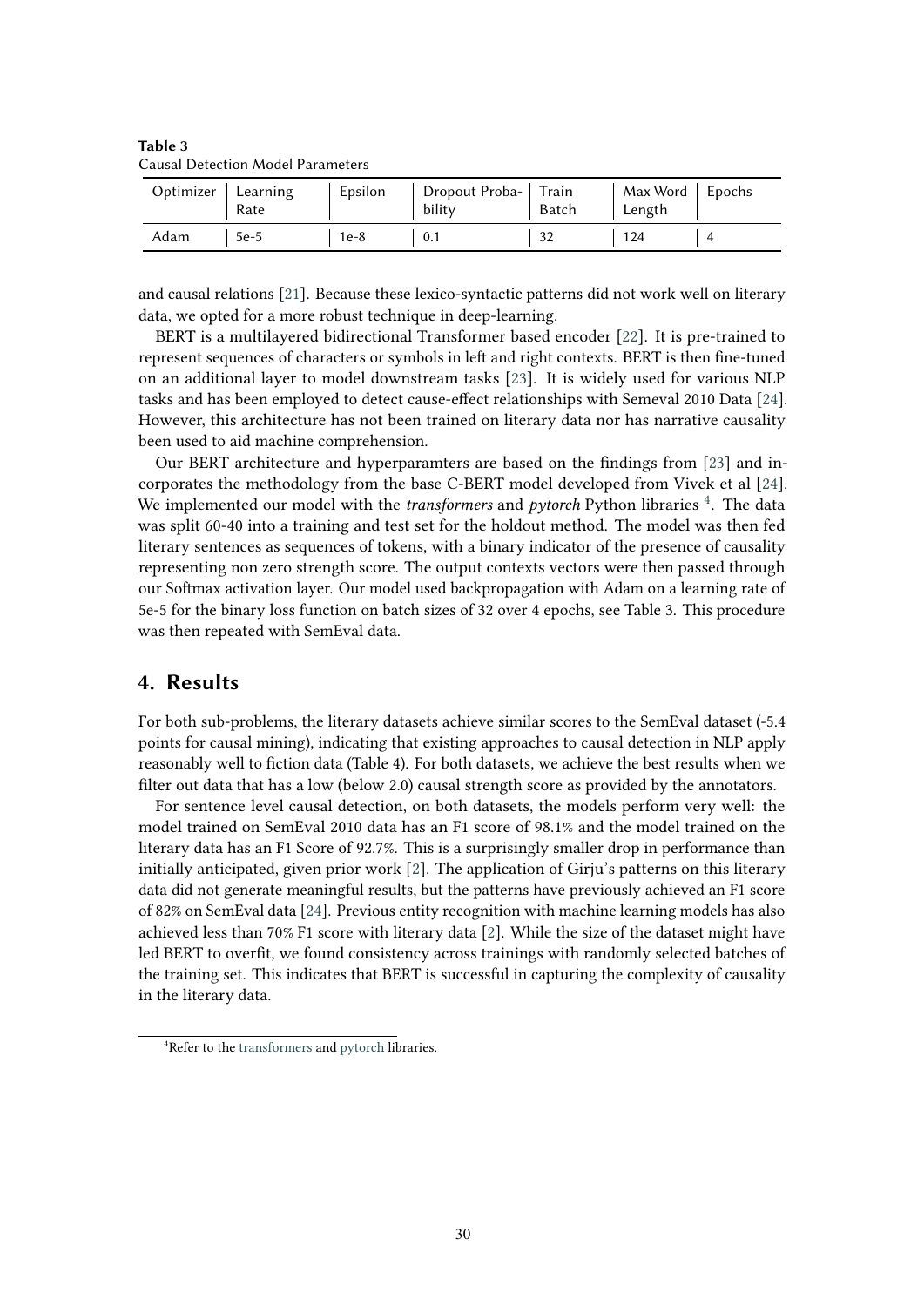**Table 4** Model Performance

| Model                  | Data Type           | F1 Score |
|------------------------|---------------------|----------|
| Causal Sentence (BERT) | Literary            | 92.7%    |
| Causal Sentence (BERT) | SemEval             | 98.1%    |
| Causal Pair (RF)       | Literary<br>SemEval | 80.2%    |
| Causal Pair (RF)       |                     | 75.1%    |



**Figure 2:** Feature weights for the Random Forest models trained on the annotated literary data and the SemEval data

For causal pair detection using Random Forest models, performance of the linguistic-featurebased models is also shown in Table 4. Rather than prioritizing model performance, we are interested in interpreting the feature weights. In the literary dataset and the SemEval dataset, we fnd that the number of semantically similar words is the greatest indicator of causality, see Figure 2. This follows our intuition that if an event causes an efect, there will be semantically similar indicator words across the phrases.

As mentioned, applying Girju's pattern matching [\[20\]](#page-9-4) did not work for the literary dataset, but we found that the presence of certain parts of speech, especially verbs within both the caused and the causal phrase, helped to indicate causality. Certain features that we expected to hold higher weight, like co-reference count, did not, though this might be a bias in the chosen datasets.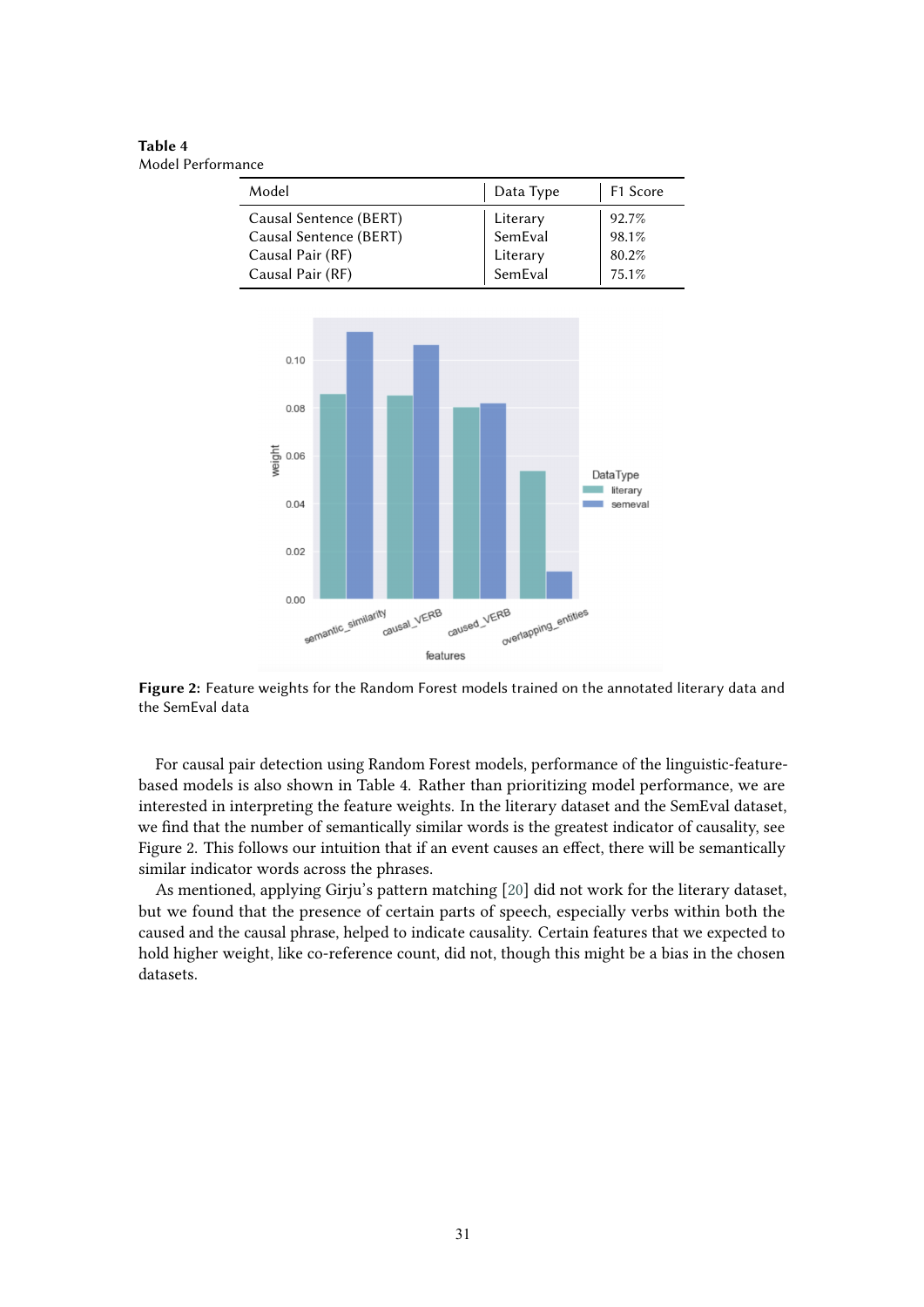## **5. Discussion**

Our models, along with recent research, suggest that causality detection on labeled data is beginning to achieve reasonably high levels of accuracy. When it comes to predicting the presence of causal expression within a given sentence, current deep-learning models are extremely accurate, with only a small decrease in performance for literary data.

Increasing model performance and model confdence however is limited by the relative lack of training data and the complexity of annotating causality [\[14\]](#page-8-3). In our literary dataset, we fnd examples where multiple events cause a subsequent event, or examples in which "necessity" of the relation could be disputed in varying contexts. In our data, we extracted three sentences from longer text passages that when taken out of context might impact reading comprehension. We also only test on limited sentence windows, ignoring causal relatedness across large text spans, which is arguably an important issue for long literary narrative.

In future research we would like to apply a tighter annotation framework to the labeling of events following the schema of Mostafazadeh et al [\[14\]](#page-8-3), which focuses on single word-phrases that may be hierarchically nested. This would allow for more systematic comparison across multiple domains. Further exploration of inter-annotator agreement and the validity of an ordinal scale for capturing causal relations is also warranted.

# **6. Conclusion**

Despite the inherent challenges in tagging the data, our study fnds that it is possible to detect the presence of causal relations in literary sentences utilizing pre-trained BERT layers, with similar success to the SemEval data. We achieve less of a drop in the F1 Score than suggested by prior work with other semantic features [\[2\]](#page-8-5). We also show that in detecting the causal phrase, consistent feature weights are used across the two datasets. This indicates that we should be able to use preexisting architectures developed by the NLP community to detect causal event relationships between phrases in literary data. In further research, we aim to apply these architectures for the detection of causal pairs in literary data for both intra-sentence and inter-sentence phrase pairs. This would allow us to perform causal network analysis in a text. Across larger extracts of text, we would expect temporal understanding, using a schema like TimeML, to be more essential [\[25\]](#page-9-9).

This paper has established the relative performance of baseline models on our literary fiction data versus the commonly-used SemEval dataset. We confrm that causality is a detectable feature in fction data, and that the models weigh the linguistic features similarly. Even with a small set of hand-annotated training data, we are able to compare our model to state-of-the-art results from the feld. This will allow researchers to utilize the model architectures developed in the Natural Language Processing feld to study causality in literary texts. How causal relations are encoded diferently across diferent texts, text types, or textual communities remains an open question, but one that might be approachable given our fndings.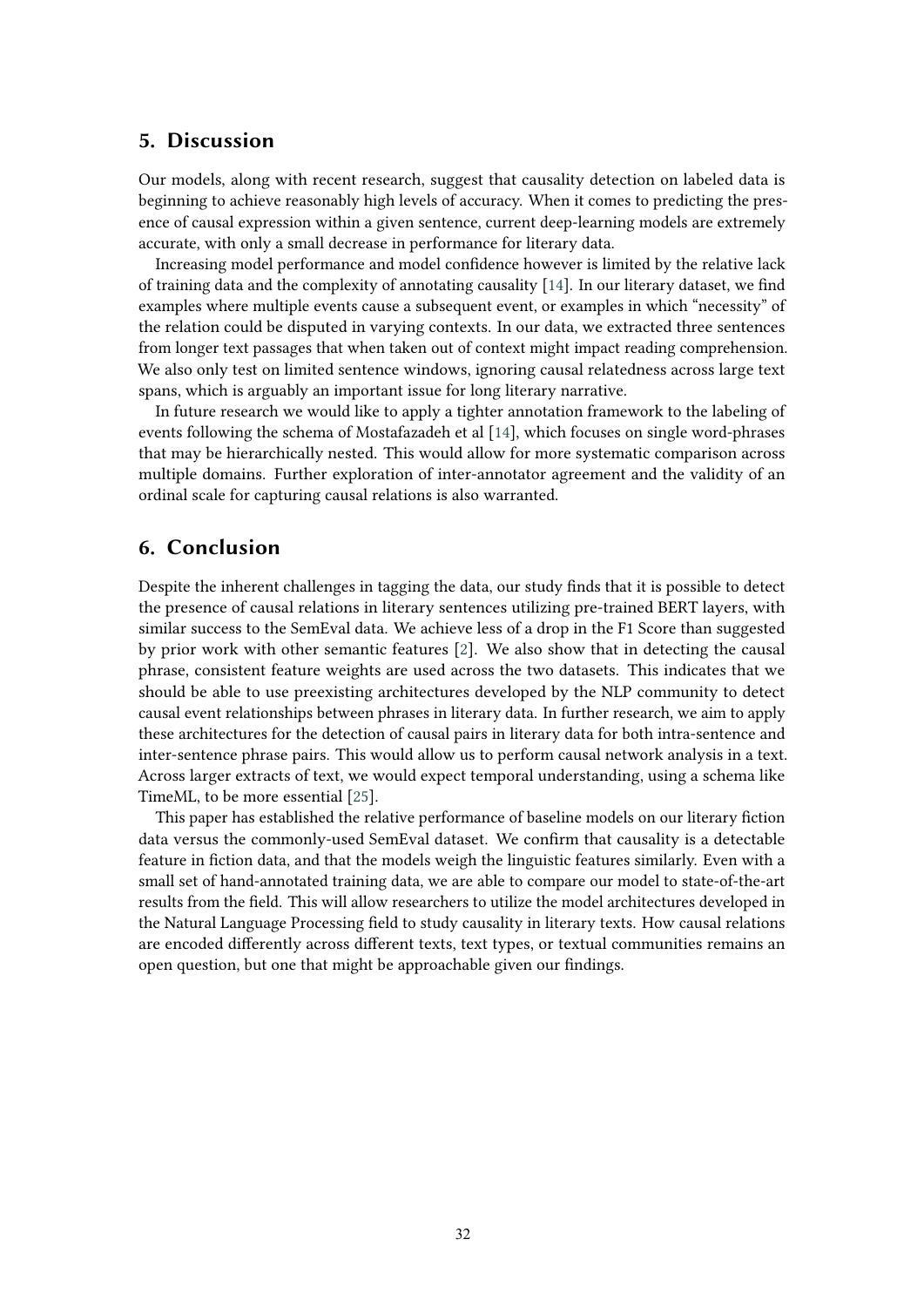# **References**

- <span id="page-8-6"></span>[1] W. Ali, W. Zuo, R. Ali, X. Zuo, G. Rahman, Causality mining in natural languages using machine and deep learning techniques: A survey, Applied Sciences 11 (2021). URL: [https://www.mdpi.com/2076-3417/11/21/10064.](https://www.mdpi.com/2076-3417/11/21/10064) doi:[10.3390/app112110064](http://dx.doi.org/10.3390/app112110064).
- <span id="page-8-5"></span>[2] D. Bamman, S. Popat, S. Shen, An annotated dataset of literary entities, in: Proceedings of the 2019 Conference of the North American Chapter of the Association for Computational Linguistics: Human Language Technologies, Volume 1 (Long and Short Papers), Association for Computational Linguistics, Minneapolis, Minnesota, 2019, pp. 2138–2144. URL: [https://aclanthology.org/N19-1220.](https://aclanthology.org/N19-1220) doi:[10.18653/v1/N19-1220](http://dx.doi.org/10.18653/v1/N19-1220).
- [3] T. Todorov, Introduction to Poetics, Theory and history of literature, University of Minnesota Press, 1981. URL: [https://books.google.com/books?id=IKWaFQZ5xf0C.](https://books.google.com/books?id=IKWaFQZ5xf0C)
- [4] R. Barthes, L. Duisit, An introduction to the structural analysis of narrative, New Literary History 6 (1966) 237.
- [5] T. Trabasso, P. van den Broek, Causal thinking and the representation of narrative events, Journal of Memory and Language 24 (1985) 612–630. URL: [https://www.sciencedirect.com/](https://www.sciencedirect.com/science/article/pii/0749596X8590049X) [science/article/pii/0749596X8590049X.](https://www.sciencedirect.com/science/article/pii/0749596X8590049X) doi:[https://doi.org/10.1016/0749-596X\(85\)](http://dx.doi.org/https://doi.org/10.1016/0749-596X(85)90049-X) [90049-X](http://dx.doi.org/https://doi.org/10.1016/0749-596X(85)90049-X).
- [6] K. Beker, D. D. Jolles, P. van den Broek, Chapter 2. meaningful learning from texts: The construction of knowledge representations, 2017.
- [7] T. Trabasso, L. L. Sperry, Causal relatedness and importance of story events, Journal of Memory and Language 24 (1985) 595–611. URL: [https://www.sciencedirect.com/science/](https://www.sciencedirect.com/science/article/pii/0749596X85900488) [article/pii/0749596X85900488.](https://www.sciencedirect.com/science/article/pii/0749596X85900488) doi:[https://doi.org/10.1016/0749-596X\(85\)90048-8](http://dx.doi.org/https://doi.org/10.1016/0749-596X(85)90048-8).
- [8] P. van den Broek, E. Lorch, R. Thurlow, Children's and adults' memory for television stories: The role of causal factors, story‐grammar categories, and hierarchical level, Child development 67 (1997) 3010–28. doi:[10.2307/1131764](http://dx.doi.org/10.2307/1131764).
- [9] M. F. Dahlstrom, The role of causality in information acceptance in narratives: An example from science communication, Communication Research 37 (2010) 857–875. URL: [https://doi.org/10.1177/0093650210362683.](https://doi.org/10.1177/0093650210362683) doi:[10.1177/0093650210362683](http://dx.doi.org/10.1177/0093650210362683). [arXiv:https://doi.org/10.1177/0093650210362683](http://arxiv.org/abs/https://doi.org/10.1177/0093650210362683).
- [10] A. C. Graesser, B. A. Olde, B. Klettke, How does the mind construct and represent stories, 2002.
- <span id="page-8-0"></span>[11] I. Spasic, G. Nenadic, Clinical text data in machine learning: Systematic review, JMIR Med Inform 8 (2020) e17984. URL: [http://medinform.jmir.org/2020/3/e17984/.](http://medinform.jmir.org/2020/3/e17984/) doi:[10.2196/](http://dx.doi.org/10.2196/17984) [17984](http://dx.doi.org/10.2196/17984).
- <span id="page-8-1"></span>[12] N. Egami, C. J. Fong, J. Grimmer, M. E. Roberts, B. M. Stewart, How to make causal inferences using texts, 2018. [arXiv:1802.02163](http://arxiv.org/abs/1802.02163).
- <span id="page-8-2"></span>[13] N. Kilbertus, M. Rojas-Carulla, G. Parascandolo, M. Hardt, D. Janzing, B. Schölkopf, Avoiding discrimination through causal reasoning, 2018. [arXiv:1706.02744](http://arxiv.org/abs/1706.02744).
- <span id="page-8-3"></span>[14] N. Mostafazadeh, A. Grealish, N. Chambers, J. F. Allen, L. Vanderwende, Caters: Causal and temporal relation scheme for semantic annotation of event structures, in: EVENTS@HLT-NAACL, 2016.
- <span id="page-8-4"></span>[15] N. Chambers, D. Jurafsky, Unsupervised learning of narrative schemas and their participants, in: Proceedings of the Joint Conference of the 47th Annual Meeting of the ACL